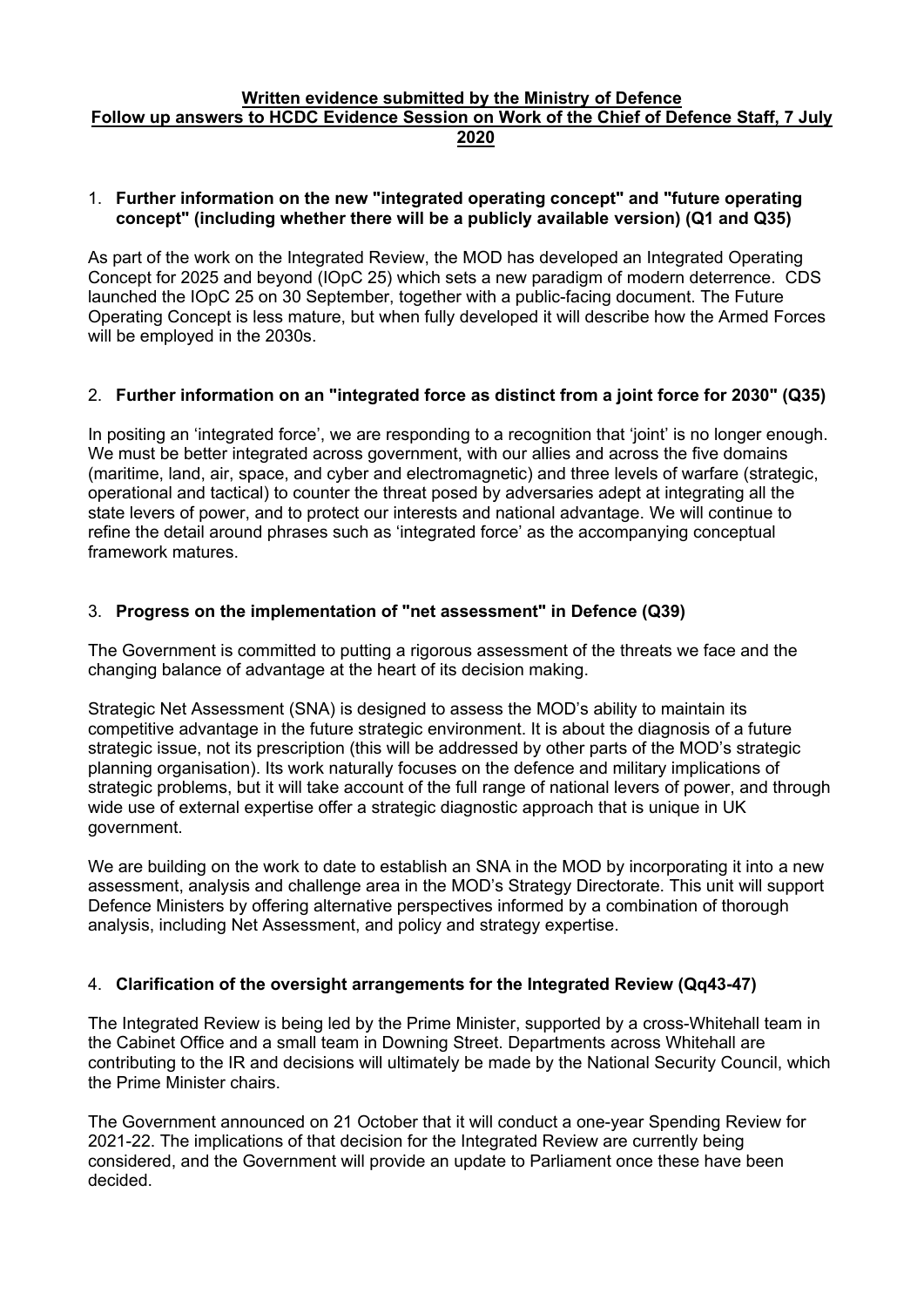The Defence Secretary is responsible for the MOD's IR proposition. He and his ministerial team have been heavily involved in the process and will remain so throughout. At an official level, the Strategy Director is the Senior Responsible Owner, working in collaboration with numerous stakeholders including the Chiefs and reporting to a Review Small Group that is chaired by the Permanent Secretary.

## 5. **Further information on the "initiatives that will get after the leadership culture" (Q75)**

Recognising that diversity and inclusion are not just morally right but mission critical for the successful delivery of defence, urgent actions are being taken forward with a number of initiatives delivering this year. To lead this work, the MOD has significantly expanded the Diversity and Inclusion team.

The Defence People Team are already delivering a number of initiatives that will deliver this year. This includes:

- Through use of the Leadership in Action programme, we are reinforcing the existing Civilian leadership objective supporting both short and long term Diversity and Inclusions activities. DS Sec will be writing out to the Military on the importance placed on the mandatory Diversity and Inclusion objective in annual reports;
- As part of the MOD work for the Year of Inclusion, we have signed up to the Women in Defence Charter;
- A review of the staff networks to be completed by the end of this year. These networks provide support for members but also bring the lived experience of staff with protected characteristics into policy making and launching of new initiatives; they are vital to ensure we fully understand the impact of our work. This review will allow me to provide reassurance they are correctly supported and that best practice is shared, with staff time devoted to these networks used effectively;
- The MOD Senior leadership already have access to reverse mentoring; this is being expanded. Following publicising the networks, more staff having recently joined, enabling even more of our leaders' insight of the lived experience of staff with protected characteristics;
- We are expanding the recruitment of Allies. This will mean we have more staff trained and publicly supporting staff with protected characteristics. These visible supporters bolster other initiatives, to demonstrate to staff across the department that they are supported and that there is help available to them. Allies provide visible leadership and have made a personable commitment to assist in driving change in Defence;
- The Line Management in Defence programme is being redesigned as a virtual programme. During this process we will ensure the content is aligned with the Wigston Principles. The MOD's new early talent programme will now be available at all locations with the pilot cohort launching in January 2021, and significant work is already underway to support this launch;
- Diversity and Inclusion must be delivered through Defence and is not just an activity for the centre. All MOD Front Line Commands, Top Level Budgets and Arms Length Bodies will have published a diversity and inclusion action plan by September 2020 and will be held accountable for its delivery.

#### 6. **Further information on Danuta Gray's review of the Wigston report (including terms of reference, timescale, to whom it reports, how it will be taken forward and whether it will be made public) (Qq76-77)**

Danuta Gray began the review on 15 July 2020. Terms of reference are enclosed at Annex A. The review assessed progress made against the recommendations in the single Services, UK Strategic Command and Head Office. The review has been submitted to the Secretary of State who will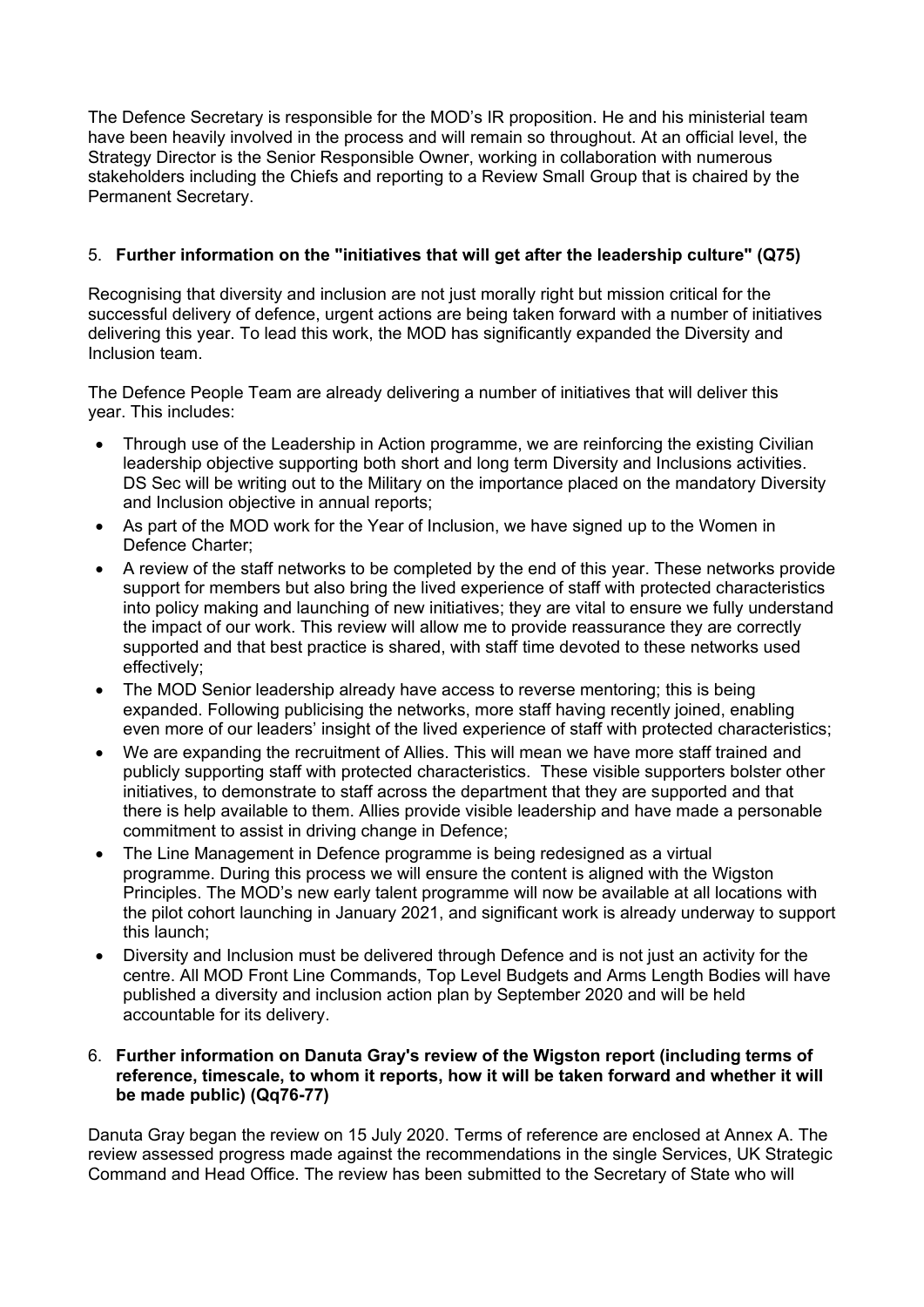determine how it should be taken forwards. The findings of the review will be published in due course.

### 7. **Data on complaints made by those aged 15 to 18 (Q78)**

The Department's answer to this question was already provided in answer to PQ07847 on 14 July 2020 by the Minister for Defence People and Veterans. The answer has been repeated below for convenience:

*The Service Complaints (SC) procedure exists to provide recourse to members of the Armed Forces (or those who are subject to Service Law) who are aggrieved due to the actions of either individuals, or the Service as a whole. SCs can cover a range of issues, from allowances and promotions to bullying and harassment. I can confirm to the honourable member that in this calendar year (1 Jan 2020 to date), less than five Service Complaints (SCs) have been received from Service Personnel aged 16–18. As 16 is the lowest age a person can join the UK Armed* Forces, there were no SCs from those aged 15. Due to the figure being less than five (this has *been rounded to comply with data protection), the outcomes cannot be given in order to protect the identities of those concerned.*

#### 8. **Further information on the proposed "six-year long-stop" for veterans and serving personnel bringing civil claims (Qq92-94)**

The Overseas Operations (Service Personnel and Veterans) Bill introduces six-year limitation longstops for personal injury and/or death claims, and for claims under the Human Rights Act 1998, in respect of overseas military operations.

The six-year time limit for certain tort claims recognises the uniquely challenging context of overseas operations, and will bring the time limit for death and personal injury claims into line with other tort claims, for example assault and false imprisonment. The time limit for bringing claims under the Human Rights Act has been aligned with the time limit for death and personal injury claims for consistency.

In Stubbings v UK, a judgment that has been repeatedly confirmed, the European Court of Human Rights upheld an absolute six-year limitation period. The court noted the need in civil litigation for limitation periods because they ensure legal certainty and finality, the avoidance of stale claims, and prevent injustice where adjudicating upon events in the distant past involve unreliable and incomplete evidence because of the passage of time.

Six years is considered to be a reasonable timeframe for claimants to gather the necessary evidence to bring a claim; beyond this point, witnesses' recollections can fade, making it difficult for the claimant to pursue a claim and for the defendant properly to defend the claim. The six-year time limit will mean witnesses, in particular service personnel and veterans, will not be expected to give evidence in relation to incidents that happened a long time ago. By introducing absolute longstops, we can provide our service personnel and veterans with certainty that the MOD will not be calling upon them indefinitely to give evidence about incidents during historical overseas operations.

The Bill does not change how the time limit is calculated. The time limit will still be calculated from either the date of the incident, or from the date of knowledge. This means that for conditions like PTSD that may not be diagnosed until much later, the six years would start from the date of diagnosis. In the event of a late diagnosis, Service personnel and veterans will be able to bring claims against the MOD even if it is more than six years from the date of the incident. Service personnel and veterans also benefit from the Armed Forces Compensation Scheme, which has a 7-year time limit for bringing claims.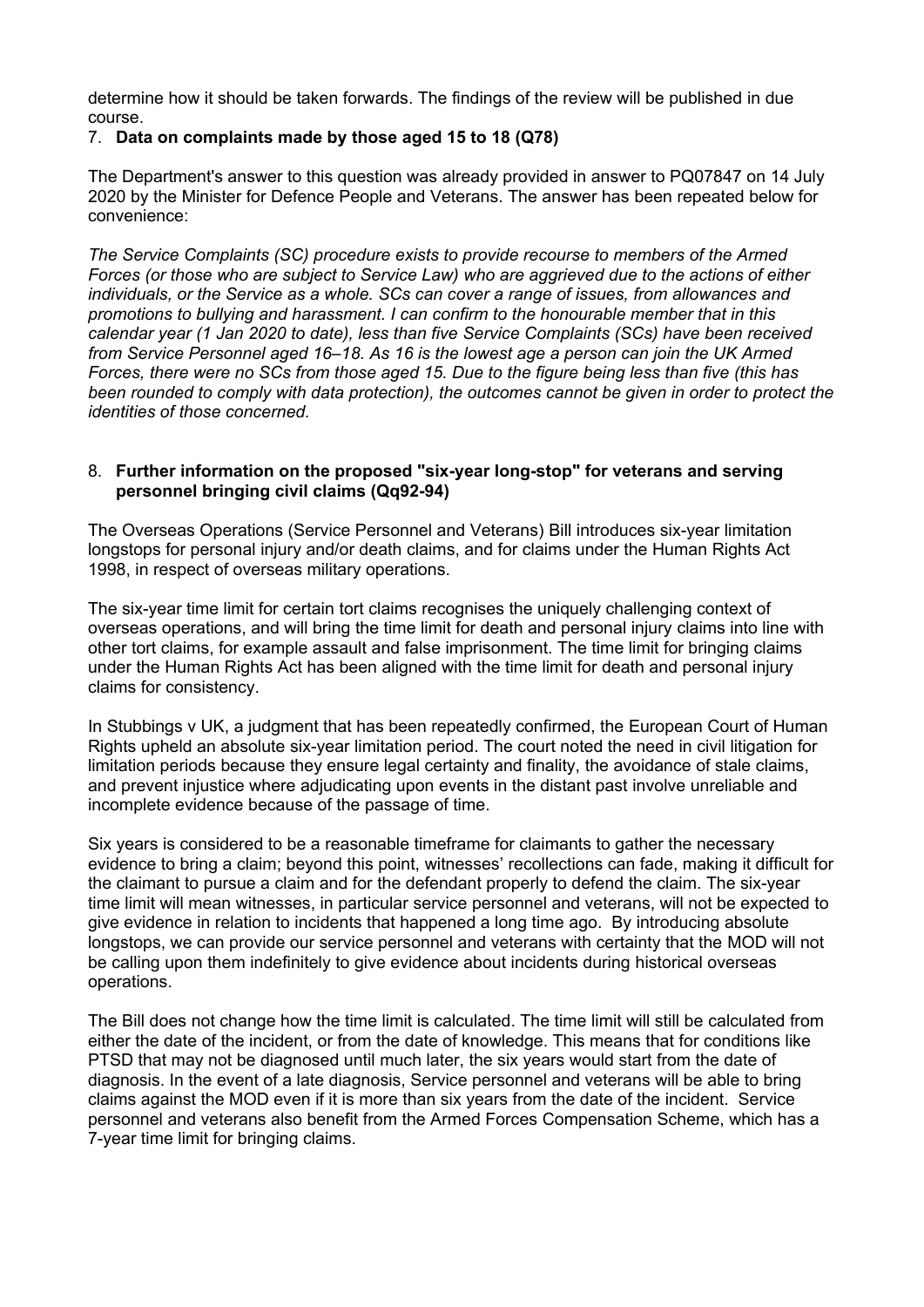## ANNEX A

## **TERMS OF REFERENCE FOR ONE YEAR ON REVIEW OF IMPLEMENTATION OF WIGSTON REVIEW**

### **Introduction**

1. The Wigston Review into Inappropriate Behaviour was published by the then Secretary of State for Defence on 15 July 2019, and its recommendations accepted in full. The current Secretary of State has directed that a review take place of the progress that has been made by Defence (defined for this purpose as Head Office and the single Services) in implementing the recommendations.

## **Detail**

2. The Review will be led by Danuta Gray, Chair of MOD's People Committee. Secretariat support will be provided by Elizabeth Cameron of the Wigston Review Implementation Team. The review will begin on 15 July 2020 and complete on [15 October 2020].

3. The intention of the Wigston Review was to enable and energise Defence to put in place the measures that are needed to bear down on inappropriate behaviour, to reduce the amount of inappropriate behaviour that occurs and to make it easier for individuals to come forward when it does. This can only be achieved through a change in the culture of Defence, and the Wigston report estimated that it would take 5-10 years of concerted activity to make a measurable difference.

4. It would be unrealistic therefore to expect to see changes in the culture after 1 year. Nevertheless, Ministers need to know whether an acceptable start has been made, in order to be able to direct greater effort or a change of direction if necessary.

5. The Review will therefore examine the progress that has been made by Head Office and the single Services in implementing each of the recommendations. This will identify which recommendations have been:

- Implemented
- Not yet implemented but in progress, or plans agreed
- Not implemented

6. The Wigston Report recognised that its work had been conducted at pace and without the benefit of the full range of evidence that would have been available in a longer exercise, and that further work may reinforce or reveal contrasting interpretations of the evidence. The Review should therefore consider whether Defence has found this to be the case, and whether it believes that the intentions of the Wigston Report could be achieved in different ways.

7. It is recognised that covid-19 emerged as a major pandemic health crisis during the implementation period, and that with the agreement of Ministers implementation was paused from 23 March to the beginning of June to enable the single Services to focus on support to the civil community. Although being conducted one year on, the review therefore covers less than 12 months of activity.

### **Stakeholders**

8. The leader of the Review will be free to interview whichever members of Defence she chooses, but because the intent of the Wigston report was to change culture, and because culture change needs to be led from the top, the review is expected to interview at least the Chief of Defence Staff,